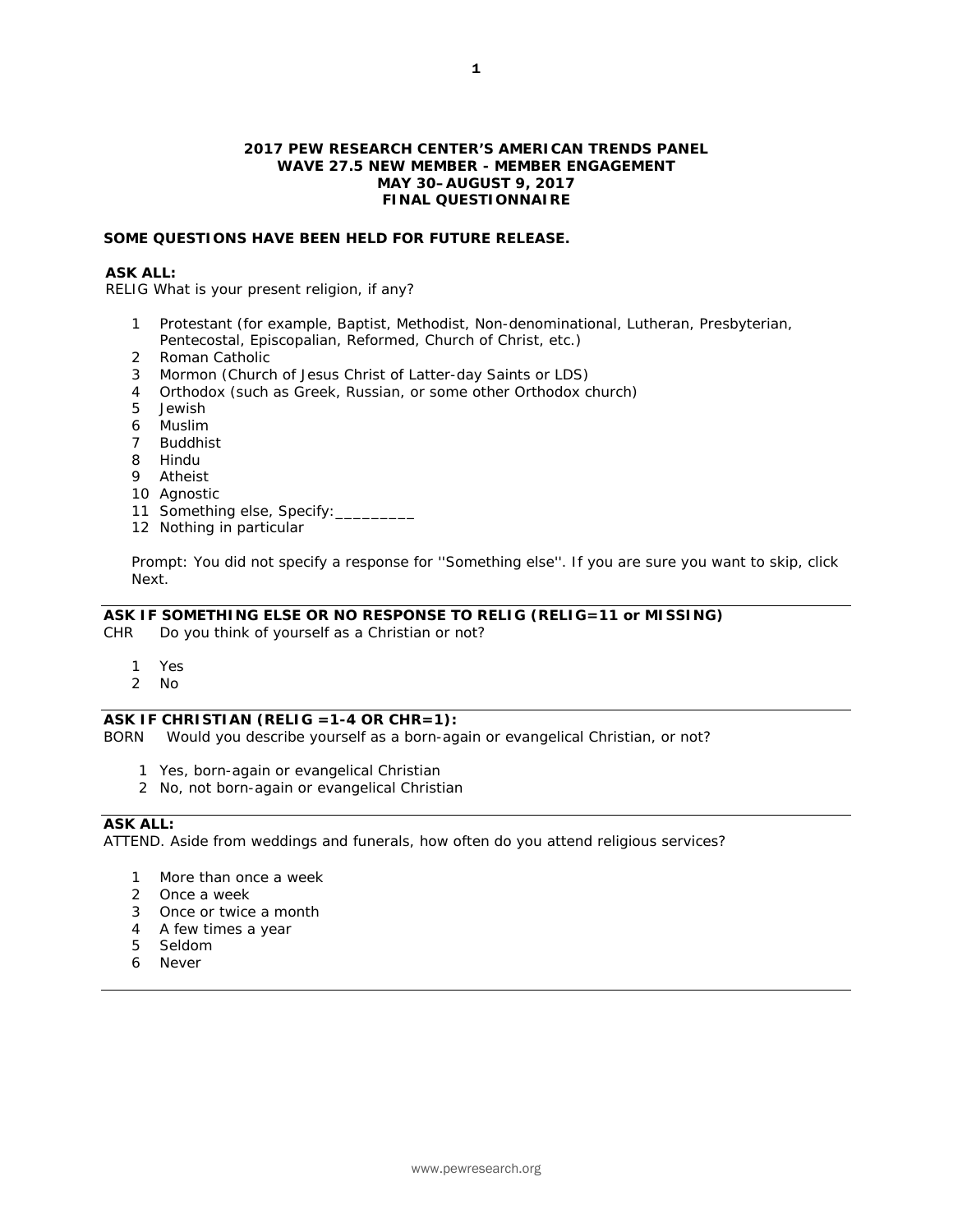# **ASK ALL:**

RELIMP How important is religion in your life?

- 1 Very important
- 2 Somewhat important
- 3 Not too important
- 4 Not at all important

# **ASK FORM 1 ONLY:**

KNOWPROTA Are you familiar with the term "Protestant," or not?

- 1 Yes
- 2 No

#### **ASK IF FAMILIAR WITH PROTESTANT (KNOWPROTA=1):**

KNOWPROTB Just in your own words, what does the term "Protestant" mean?

#### **[TEXT BOX]**

# **ASK FORM 1 ONLY AND IF CHRISTIAN (RELIG =1-4 OR CHR=1):**

SOLAFIDES Which statement comes closer to your view, even if neither is exactly right? **[RANDOMIZE]**

- 1 Both good deeds and faith in God are necessary to get into heaven
- 2 Faith in God is the only thing that gets people into heaven

# **ASK FORM 1 ONLY AND IF CHRISTIAN (RELIG =1-4 OR CHR=1):**<br>SOLASCRIP Which statement comes closer to your view, even if neit

Which statement comes closer to your view, even if neither is exactly right?

- 1 The Bible provides all the religious guidance Christians need
- 2 In addition to the Bible, Christians also need religious guidance from church teachings and traditions

# **ASK FORM 2 ONLY:**

KLUTHER As far as you know...What was the name of the person whose writings and actions inspired the Protestant Reformation? **[RANDOMIZE ITEMS 1-3 WITH 8 ALWAYS LAST]** 

- 1 Martin Luther
- 2 Thomas Aquinas
- 3 John Wesley
- 8 Not sure

#### **[PROGRAMMING NOTE: ONLY DISPLAY CHOICE 8 NOT SURE IF THE QUESTION IS SKIPPED AND LEFT BLANK]**

*Soft prompt: "If you do not know the answer, please select answer choice Not sure. If you would like to skip, click Next."*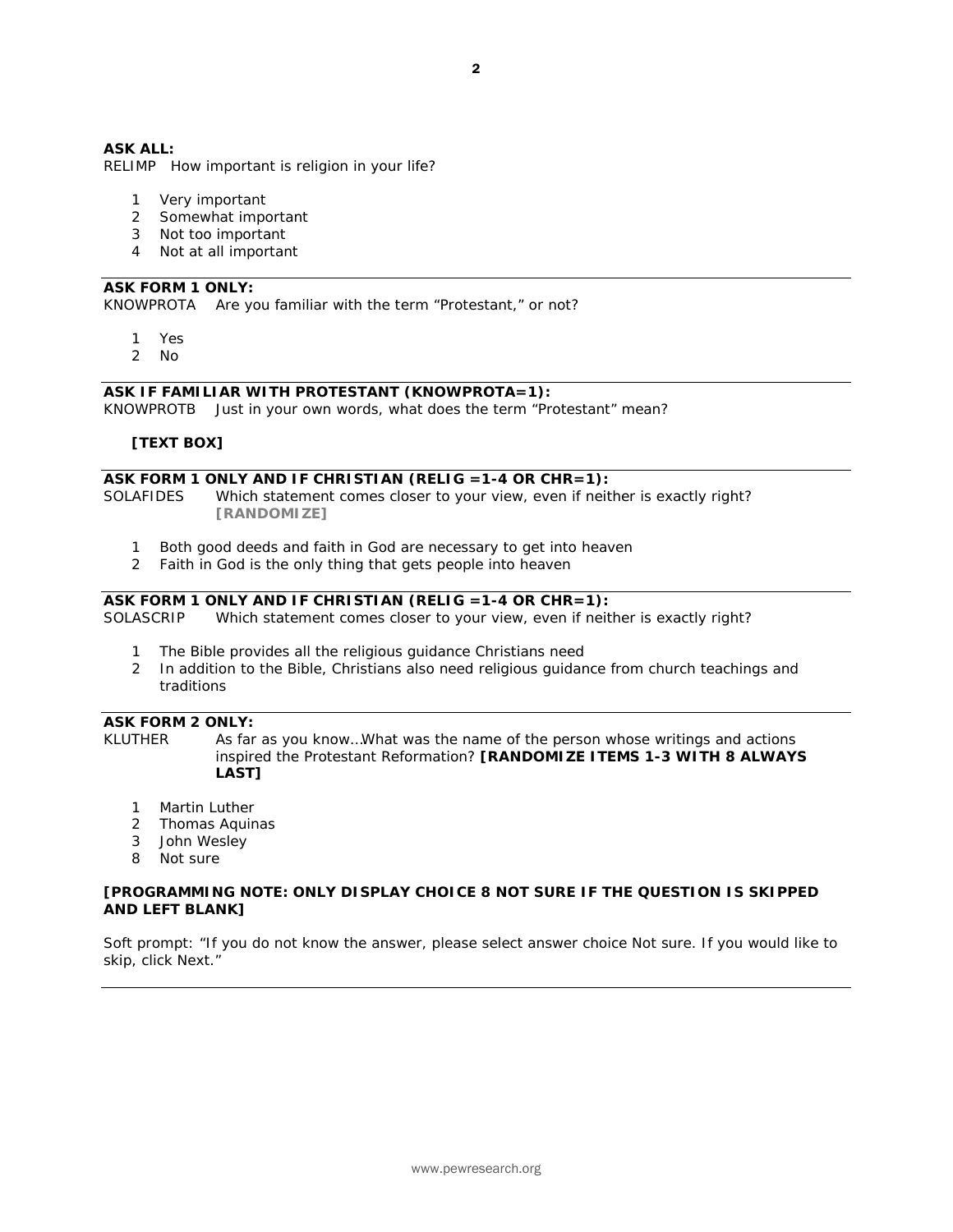#### **ASK FORM 1 ONLY:**

- CATHPROTA When you think of Catholics and Protestants *TODAY*, are they religiously more similar than they are different, or are they religiously more different than they are similar?
	- 1 Religiously more similar than they are different
	- 2 Religiously more different than they are similar

#### **ASK IF MORE SIMILAR (CATHPROTA=1):**

CATHPROTB1 Just in your own words, what is the most important way in which Catholics and Protestants today are religiously similar?

#### **[TEXT BOX]**

#### **ASK IF MORE DIFFERENT (CATHPROTA=2):**

CATHPROTB2 Just in your own words, what is the most important difference between Catholics and Protestants today?

#### **[TEXT BOX]**

# **ASK FORM 2 ONLY:**

BELIEVE Which of the following, if any, do you believe in?

- a. Heaven
- b. Hell
- c. Purgatory (where people are cleansed of their sins before they enter heaven)

# **RESPONSE CATEGORIES:**

- 1 Yes, believe in
- 2 No, don't believe

#### **ASK FORM 2 ONLY:**

ETERNAL And just in your own words, what do you think determines whether a person will gain eternal life **[IF CHRISTIAN (RELIG =1-4 OR CHR=1) INSERT:** in heaven**]**?

# **[TEXT BOX]**

# **ASK FORM 1 ONLY:**

KFAITH As far as you know…Which of these religious groups traditionally teaches that salvation comes through faith alone? **[RANDOMIZE ITEMS 1 AND 2]**

- 1 Only Protestants
- 2 Only Catholics
- 3 Both
- 4 Neither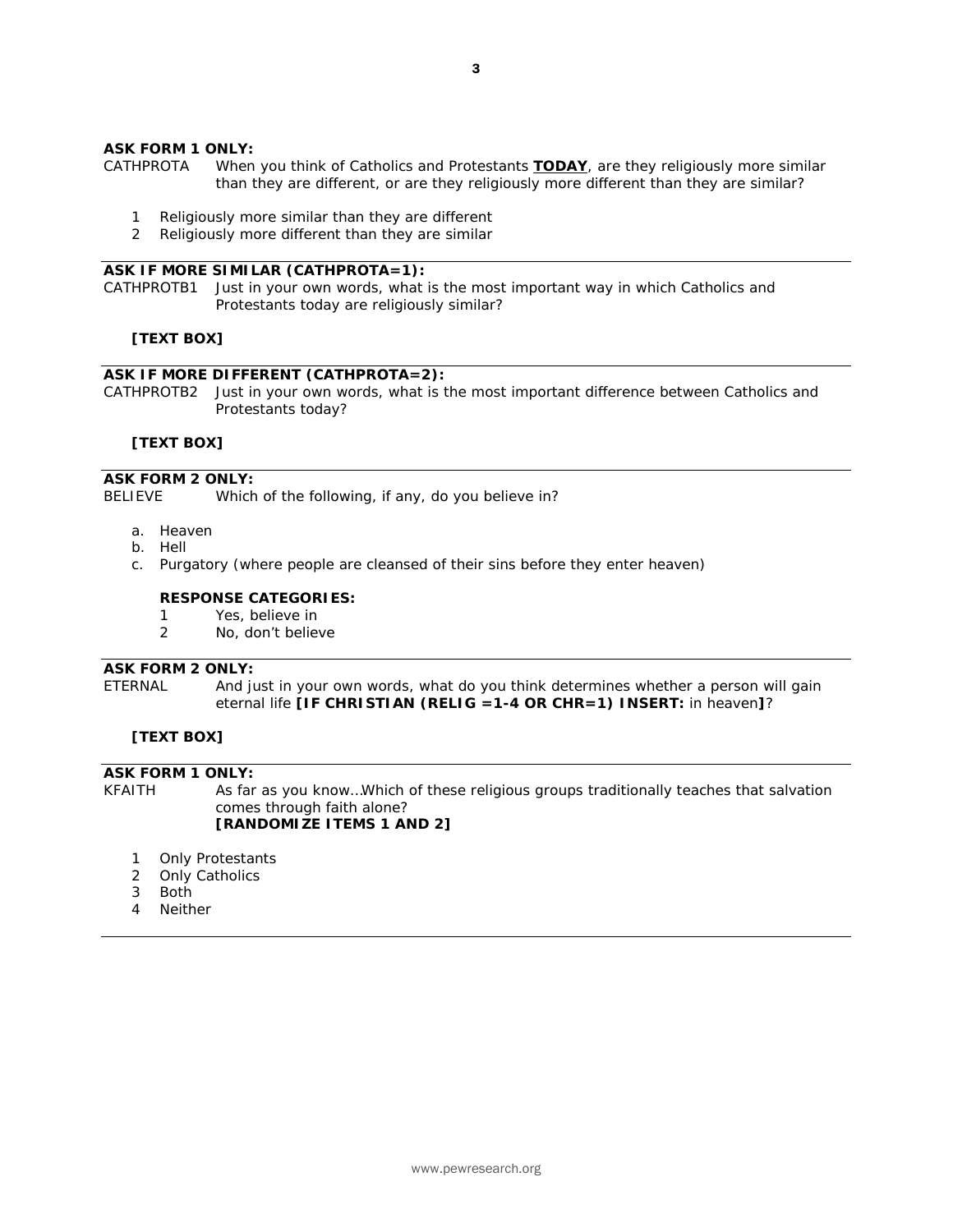# **ASK FORM 1 ONLY:**

KREFORM What is the term commonly used to refer to the historical period in which Protestants broke away from the Catholic Church? **[RANDOMIZE ITEMS 1-4 WITH 8 ALWAYS LAST]** 

- 1 The Reformation
- 2 The Great Schism
- 3 The Great Crusade
- 4 The French Revolution
- 8 Not sure

#### **[PROGRAMMING NOTE: ONLY DISPLAY CHOICE 8 NOT SURE IF THE QUESTION IS SKIPPED AND LEFT BLANK]**

*Soft prompt: "If you do not know the answer, please select answer choice Not sure. If you would like to skip, click Next."*

### **ASK FORM 2 ONLY AND IF AFFILIATED WITH A RELIGION (RELIG=1-8, OR 11):**

COMPRELIG From what you know, please tell us whether each of the following religions and your own religion are very similar, somewhat similar, somewhat different, or very different? **[RANDOMIZE ITEMS, DISPLAY CHOICES IN FORWARD/REVERSE ORDER FOR RANDOM HALF OF SAMPLE]**

# **ASK IF AFFILIATED AND NOT CATHOLIC (RELIG≠2):**

a. The Catholic religion

**ASK IF AFFILIATED AND NOT PROTESTANT/OTHER CHRISTIAN (RELIG≠1):** b. The Protestant religion

- **ASK IF AFFILIATED AND NOT MORMON (RELIG≠3):**
- c. The Mormon religion
- **ASK IF AFFILIATED AND NOT JEWISH (RELIG≠5):**
- d. The Jewish religion **ASK IF AFFILIATED AND NOT MUSLIM (RELIG≠6):**
- e. The Muslim religion
- **ASK IF AFFILIATED AND NOT BUDDHIST (RELIG≠7)**
- f. The Buddhist religion

# **ASK IF AFFILIATED AND NOT HINDU (RELIG≠8)**

g. The Hindu religion

# **RESPONSE CATEGORIES:**

- 1 Very similar<br>2 Somewhat s
- 2 Somewhat similar<br>3 Somewhat differer
- 3 Somewhat different
- 4 Very different